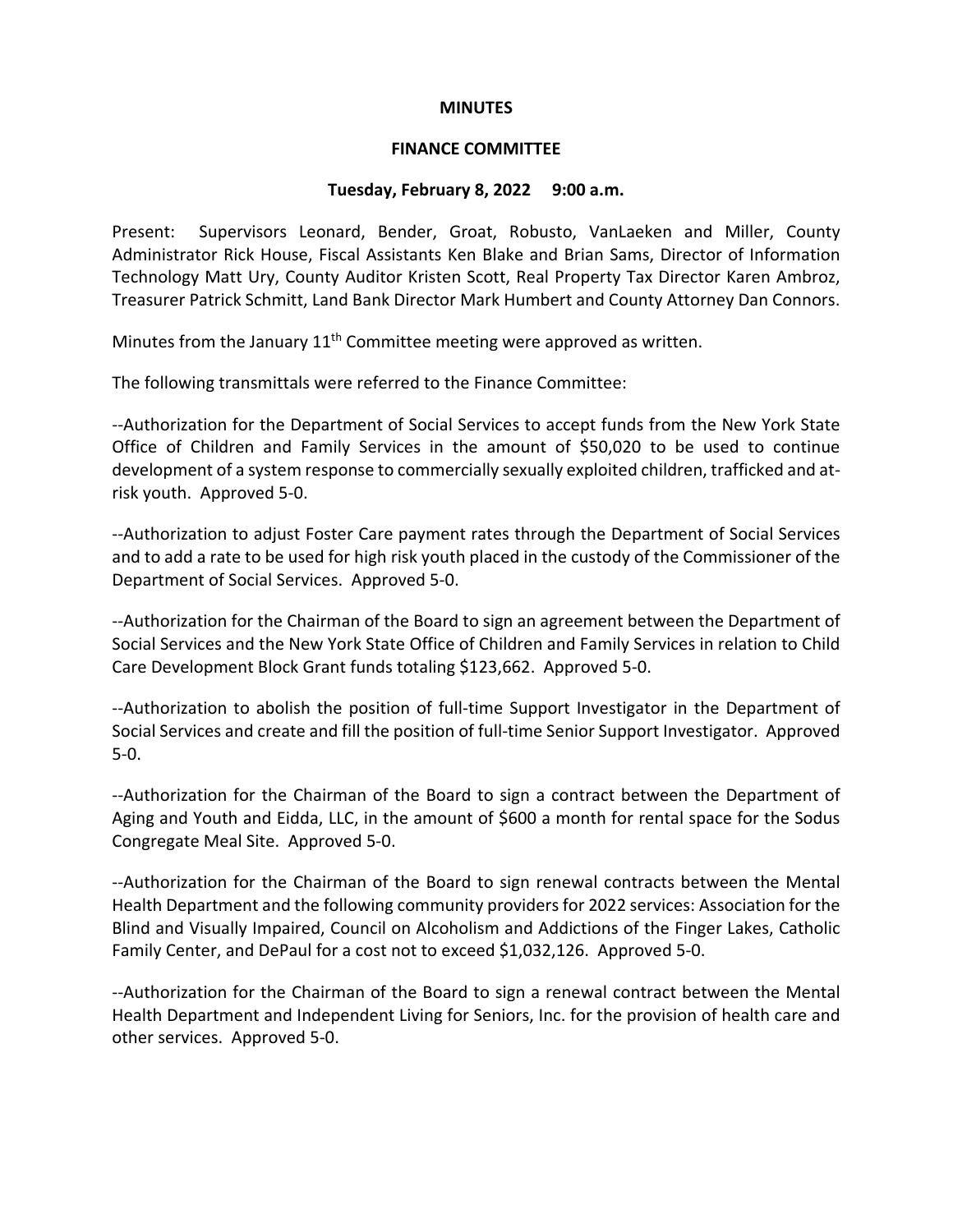--Authorization for the Chairman of the Board to sign an agreement and contract between the Mental Health Department and the University of Rochester for the provision of participation in a psychiatric fellows program. Approved 5-0.

--Authorization for the Mental Health Department to purchase a new clinical health care electronic medical records system from Ten-Eleven Group, LLC for a cost of \$1,250 per computer. Approved 5-0.

--Authorization for the Mental Health Department to pay a license fee of \$36 to Ten-Eleven Group, LLC for current procedural terminology billing codes. Approved 5-0.

--Authorization for the Chairman of the Board to certify, and the Public Health Director to submit, the 2022 Public Health State Aid application. Approved 5-0.

--Authorization to submit the Pre-K Annual Administrative Cost Incurred Report for the Public Health Department and for the Chairman of the Board to sign the document. Approved 5-0.

--Authorization to create a per-diem Fiscal Assistant position in the County Administrator's Office at the rate of \$65 an hour. Mr. House stated Fiscal Assistant Ken Blake will be assisting in grants management, working with the newly appointed Grants Manager on an as needed basis after his retirement at the end of this month. Approved 5-0.

--Authorization to amend the 2021 Workers' Compensation budget to eliminate a deficit with a \$20,000 transfer from Unassigned Fund Balance. Approved 5-0.

--Authorization for the Planning/Economic Development Department to bid a comprehensive housing study and amend the budget for this \$50,000 cost. Approved 5-0.

--Authorization for the Planning/Economic Development Department to bid a business park feasibility study and amend the budget for this \$60,000 cost. Approved 5-0.

--Authorization to set a date for a public hearing for inclusion of land in a Certified Agricultural District. Approved 5-0.

--Authorization for the Chairman of the Board to sign a CDBG-CV grant application for the Planning/Economic Development Department requesting up to \$3 million to establish local farm worker housing, public infrastructure, and farmer safety improvements in the County. Approved 5-0.

--Authorization to transfer \$902,819 from the General Fund unassigned fund balance into the Industrial Site Fund. These are funds that were not utilized in 2021 and placed into the County's General Fund. Approved 5-0.

--Authorization for the Chairman of the Board to sign easement documents between the Public Works Department and four landowners for 2022 highway projects. Approved 5-0.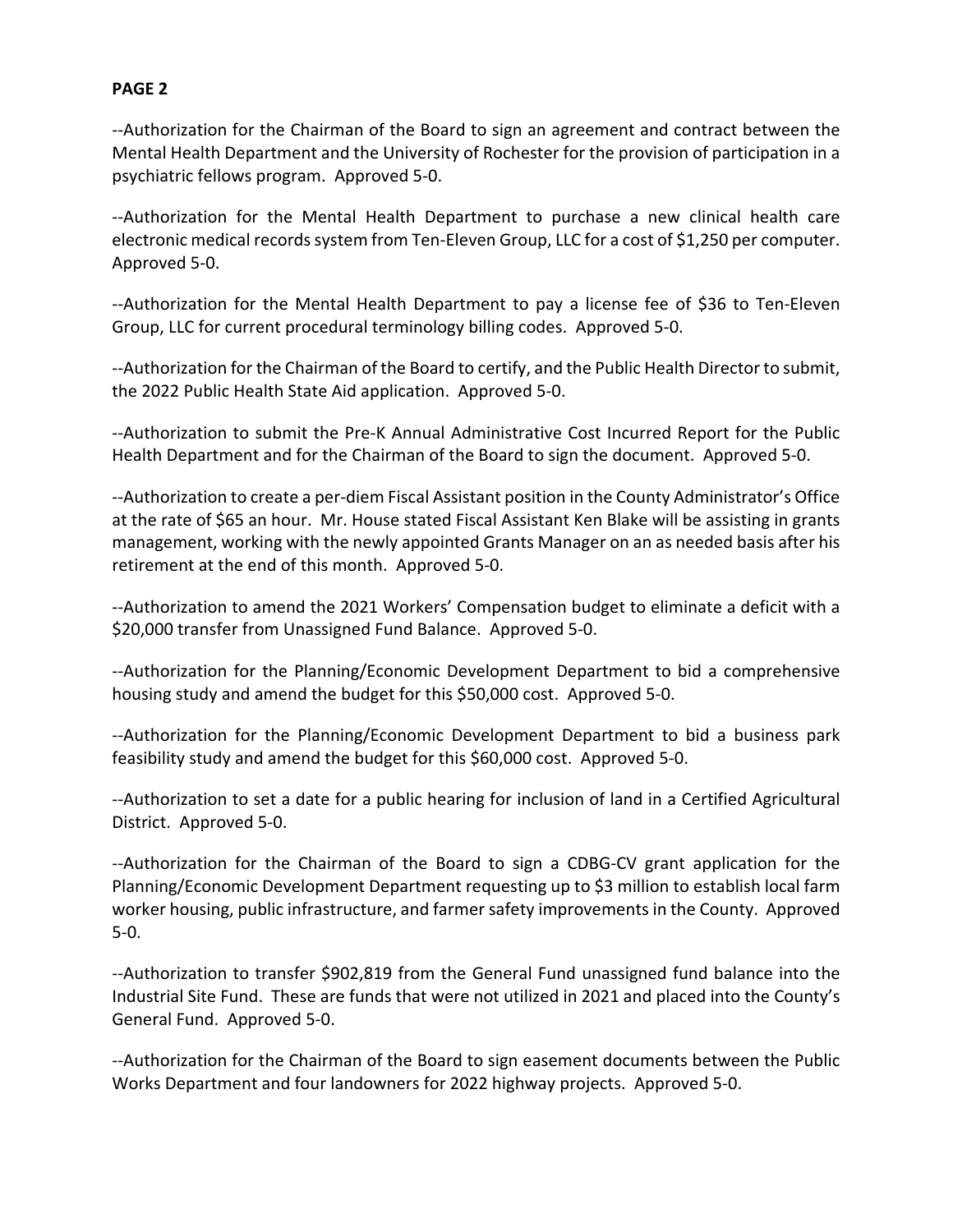--Authorization for the Public Works Department to accept bids for Highway Construction and Maintenance Materials for 2022. Approved 5-0.

--Authorization for the Public Works Department to advertise for bids for the Farmington Bridge Rehabilitation Project in the Town of Macedon. Approved 5-0.

--Authorization for the Chairman of the Board to sign a supplemental agreement between the Public Works Department and CHA for construction inspection services associated with the rehabilitation of the Farmington Road Bridge Project for a cost of \$102,500. Approved 5-0.

--Authorization to declare six vehicles at the Public Works Department surplus and dispose of at auction. Approved 5-0.

--Authorization for the Chairman of the Board to sign an agreement between the Public Works Department and DBI Services for roadside spraying for a cost not to exceed \$12,247. Approved 5-0.

--Authorization for the Chairman of the Board to sign an inter-municipal agreement between the Public Works Department and the Town of Sodus for property access during a bridge rehabilitation project. Approved 5-0.

--Authorization to amend the highway administrative budget to allow the Highway Superintendent to attend the National County Highway Association of County Engineers meeting in Buffalo. Approved 5-0.

--Authorization to create highway projects for 2022 with a proposed cost of \$2,590,000, to be reimbursed through CHIPs (Consolidated Highway Improvement Projects) funding. Approved 5-  $0.$ 

--Authorization for the Chairman of the Board to sign a three-year agreement between the Public Works Department and Johnson Control for fire suppression system inspection and testing on systems in the Public Safety Building for a cost not to exceed \$7,200. Approved 5-0.

--Authorization for the Chairman of the Board to sign a three-year agreement between the Public Works Department and Johnson Control for fire alarm inspection, testing, and monitoring services in County owned buildings for a price not to exceed \$45,815. Approved 5-0.

--Authorization for the Chairman of the Board to sign a lease agreement amendment between the Public Works Department and Mosaic Health for additional office space and office modifications for this tenant in the Health Services Building. Approved 5-0.

--Authorization for the Chairman of the Board to sign an amendment to the Trane service agreement with the Public Works Department to remove the Nursing Home Chiller and add equipment at 9 Pearl Street to their contract for annual HVAC maintenance, energy measurement and verification services. Approved 5-0.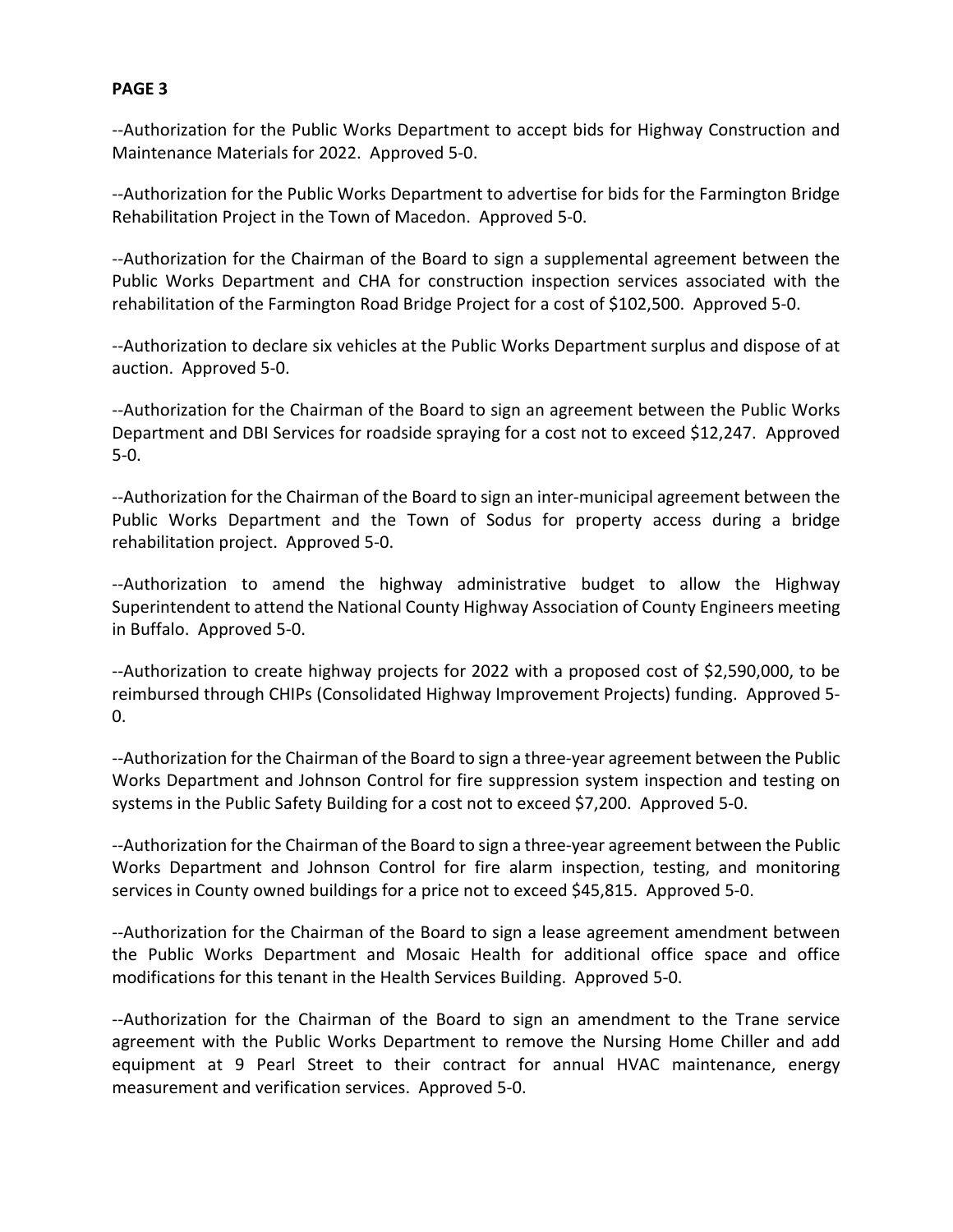--Authorization for the Chairman of the Board to sign the District Attorney's Annual Federal Equitable Sharing Agreement and Certification Report for the year ending 12/31/21. Approved 5-0.

--Authorization to amend the 2022 District Attorney's budget to carryover unspent Division of Criminal Justice Services (DCJS) Discovery Grant funding and pay for contracted services and equipment. Approved 5-0.

--Authorization for the District Attorney's Office to pay mileage to Forbes Court Reporting Services for Grand Jury stenographic services. Approved 5-0.

--Authorization for the Chairman of the Board to sign a short-term contract between the District Attorney's Office and Forbes Court Reporting Services for Grand Jury stenographic services at a daily rate of \$150 and \$4.25 per page. Approved 5-0.

--Authorization for the County to adopt a new Coroner's Fee Schedule for body removal, transportation services and authorization for the Chairman of the Board to sign a contract with Wayne County funeral homes. Approved 5-0.

--Authorization for the Chairman of the Board to sign an agreement extension between the Sheriff's Office and Black Creek Integrated System for annual maintenance of the Sally Port Jail Management Software System and Security System at the County Jail for a price of \$75,103. Approved 5-0.

--Authorization for the Chairman of the Board to sign a three-year lease agreement with Axon Enterprise, Inc., to obtain an interview recording platform for the Sheriff's breathalyzer room for a price not to exceed \$33,599. Approved 5-0.

--Authorization to re-approve two Sheriff's Office part-time Community School Safety Liaison positions. Approved 5-0.

--Authorization for the Sheriff to sign a memorandum of understanding with the Wayne County Youth Advocate Center, Inc. for the provision of problem solving and counseling services at the County Jail for a cost not to exceed \$10,000. Approved 5-0.

--Authorization for the Sheriff to sign an agreement with Oak Park Marina for free boat space rental for the Sheriff' Marine Patrol vessels. Approved 5-0.

--Authorization for the Chairman of the Board to sign an agreement amendment between the Sheriff's Office and New York State Public Safety Emergency Lighting. Approved 5-0.

--Authorization for the Chairman of the Board to sign a three-year contract for pharmaceutical and prescription services at the County Jail between the Sheriff's Office and HealthDirect Pharmacy for a price not to exceed \$300,000 annually. Approved 5-0.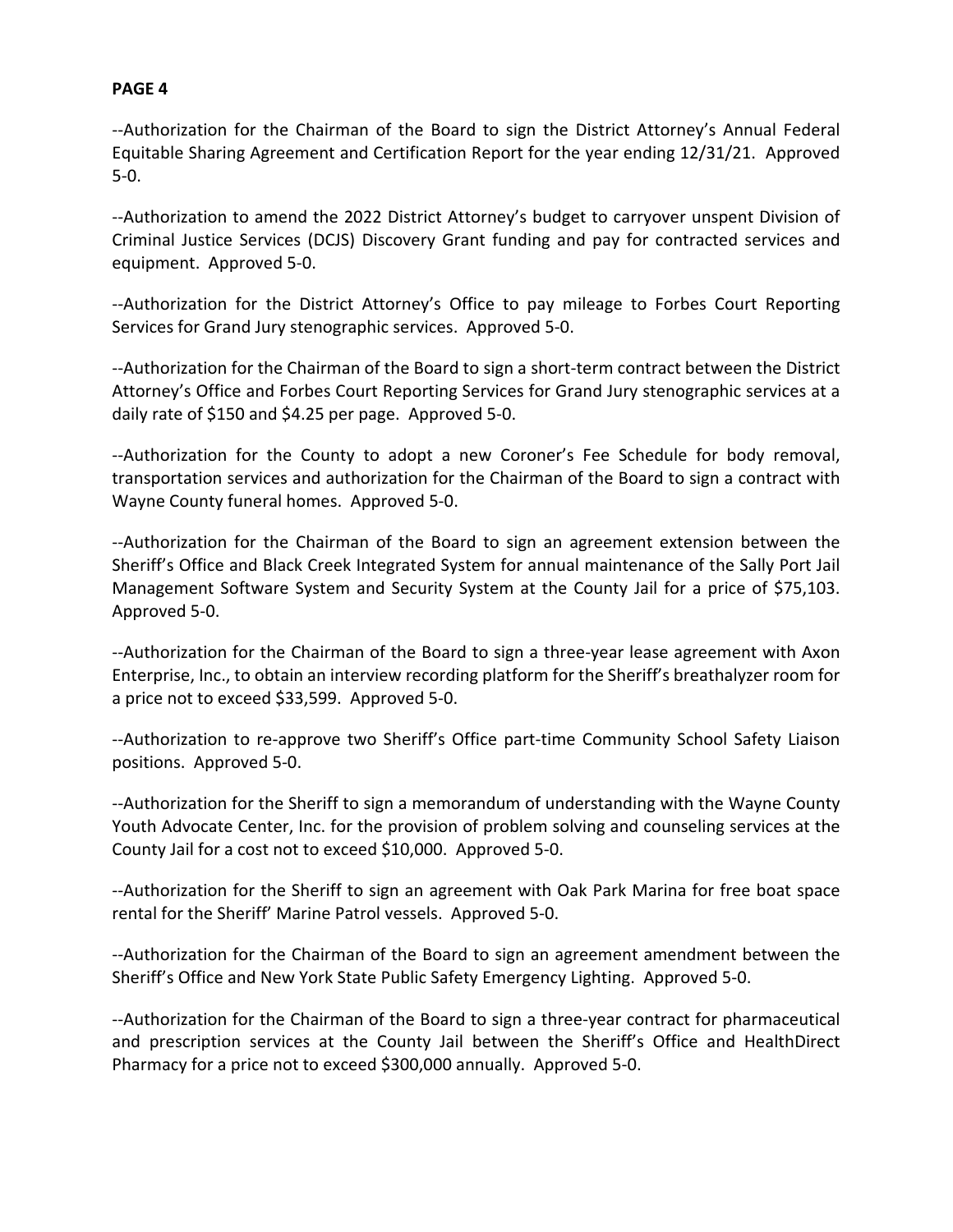--Authorization to transfer funds from the General Fund and amend the 2022 budget to pay for the purchase of a Windows upgrade for MDTs (Mobile Data Terminals) for E-911 for a price of \$37,372. Approved 5-0.

--Authorization for the Chairman of the Board to sign an extension agreement to the Public Defender's Office ILS Distribution #8 that will allow for expenditure of funds through 2022. Approved 5-0.

--Authorization for the Public Defender's Office to accept New York State Office of Indigent Legal Services Grant Distribution #12 in the amount of \$247,713. Approved 5-0.

--Authorization for the Chairman of the Board to sign a contract amendment between the Public Defender's Office and Aguirre Language Services to allow for an expanded scope of services. Approved 5-0.

Mr. Henry Wojiaszek, CEO of OTB, was introduced. OTB was formed in 1973 and is owned by the 15 participating counties and the cities of Buffalo and Rochester. It offers off-track wagering on horse racing at Batavia Downs Gaming and other locations. Revenues generated by Western Regional OTB are distributed to participating municipalities based on population. At this time Wayne County receives approximately \$220,000 annually from this gaming revenue. A State Senator out of Erie County submitted a legislative bill that threatens the continuance of this revenue by changing the composition of the OTB Board. The legislative bill does not affect the current distribution of revenues, just the Board. However, there is concern the proposed change in Board membership would change the distribution of OTB revenues. The bill still needs to go before the Legislature for a vote and be approved by the Governor. At this time, each of the 17 participating members has one appointed individual on the Board; it is proposed that the number of seats be reduced to 15 and that representation on the OTB Board be based on population, not on participating membership. The proposal would also allow the Governor to appoint members to the OTB Board. Mr. Wojiaszek said if this occurs Wayne County would no longer have a Board member, or a voice, in the operation of OTB and Erie County and the cities of Buffalo and Rochester would have all the representatives on the Board, with the exception of a Governor's appointment. The new Board would be making decisions on how OTB revenues are distributed and if they want to sell any of the Western Regional OTB facilities. Mr. Wojiaszek noted each member of Western Regional OTB did a Home Rule request to be a member through financial involvement in the initial building of OTB in Western New York. He spoke to the other municipalities who are participating members about his concern; they have agreed to put forth Board resolutions in opposition to Senate Bill No. 7855 as it relates to membership of the Board of Directors of the Western Regional Off-Track Betting Corporation. He also made contact with Senator Pam Helming and Assemblyman Brian Manktelow.

Mr. House said he would refer to a resolutions passed in other counties for language and prepare a resolution stating Wayne County's opposition to the change in Western Regional New York OTB Board membership; it will be on the Board agenda as a Rule 14.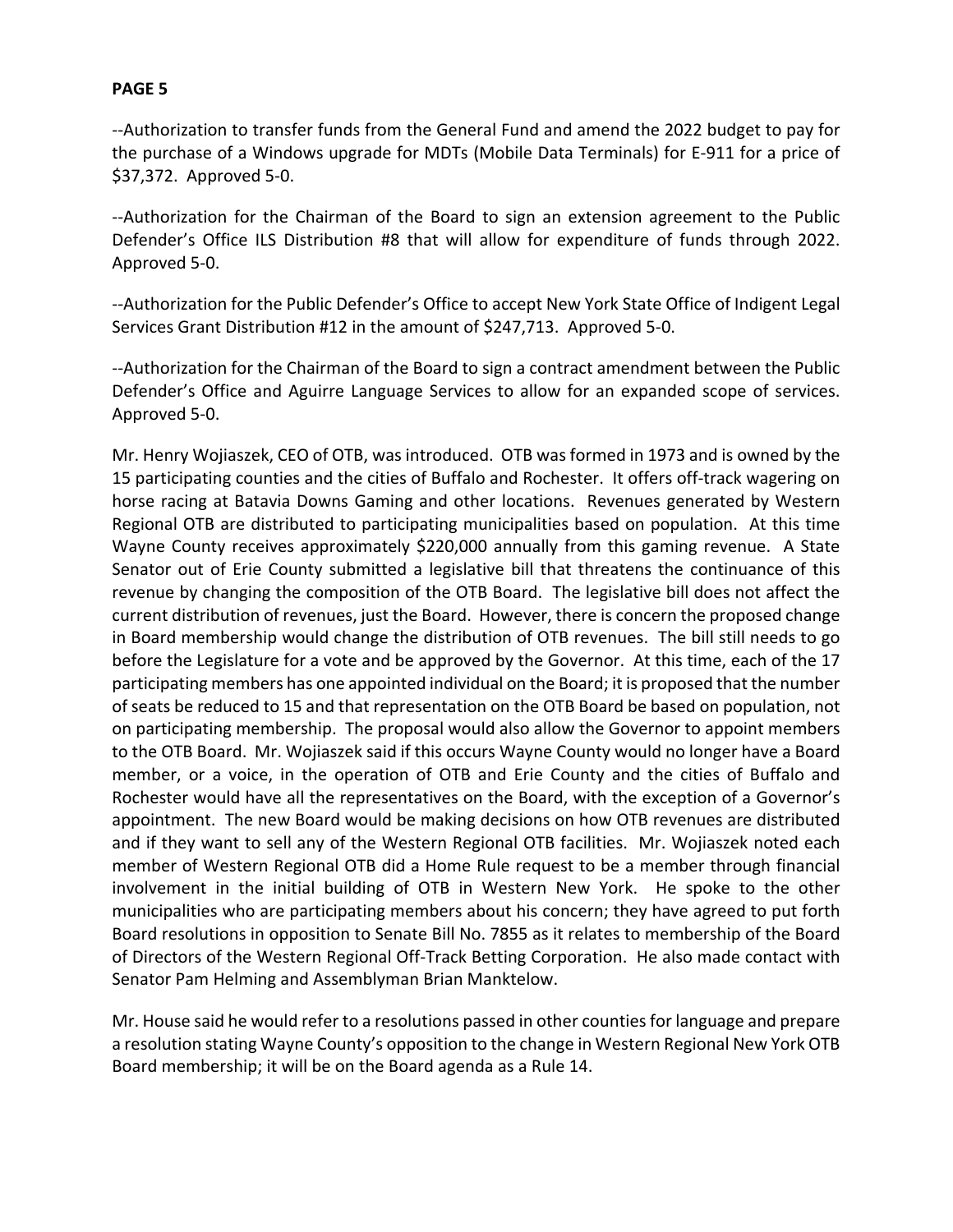The Annual Report for the Information Technology Department was received and filed. A copy of the report was distributed to Supervisors via e-mail prior to today's meeting. The Department has 17 staff that oversee approximately 1,000 computers, 12 physical and 195 virtual servers, multiple network connections, spam filtering, two data centers and 15 data closets, network security, data back-up, disaster recovery, telephone support, remote access, door access server support, along with many other IT services in the County. The report included a list of computer operations and clerical services provided to County Departments and non-county agencies that use their services. A list of technical support provided to Departments was included in the report. The Department's Help Desk received 5,508 requests during 2021; staff installed 221 pieces of hardware, and updated 52 computers to Windows 10. The Department printed, processed, and mailed approximately 85,000 village, school, town, and County tax bills. Staff upgraded multiple servers and software on security camera systems, remote access was expanded for COVID-19, the County website was redesigned along with several other activities. The report included a list of ongoing and upcoming projects for 2022.

Mr. Ury stated both summer interns utilized in 2021 have said they would return in 2022. The Department started the Countywide Cyber Security Program that will be initially paid for with ARPA (American Rescue Plan Act) monies. The Nursing Home will be the next Department to be connected to the new County phone system; the Jail will be the final area to have phones installed.

Mr. Ury informed the Committee of a retirement cost allocation report his staff has done in the past for the State. The staff member who completed this task retired and a new staff member has taken over the project. The massive report has been time consuming Mr. Ury has been discussing this project with Mr. Schmitt about what actually needs to be included in the report, and if the current process is efficient. Mr. Schmitt said this service could be outsourced to an accounting firm once the County can determine what the State wants in the report. Mr. Ury will continue to work on this issue.

The monthly activities report for the Real Property Tax Office was presented. Ms. Ambroz reviewed some activities. Staff worked with the County's Purchasing Agent to create Requests for Proposals for the conversion of AutoCAD to the GIS environment; bids should be back by the end of February. Ms. Ambroz has been assisting the Town of Lyons during the absence of their assessor, as this is a very busy time of the year in local assessor offices. Staff assisted the County Highway Department in obtaining 98 deeds to move the Crescent Beach REDI Project forward. Soil group worksheet calculations were prepared for the Wayne County Soil and Water Conservation District. The Department received revised agricultural assessment values and had approximately 190 transfers of property during January. The report included additional activities and meetings attended by staff.

The Real Property Tax Department's Annual Report was received and filed. Ms. Ambroz asked if Supervisors had any questions about the report that was e-mailed to them prior to today's meeting. The report included a staffing chart and a list of municipal assessors. The Real Property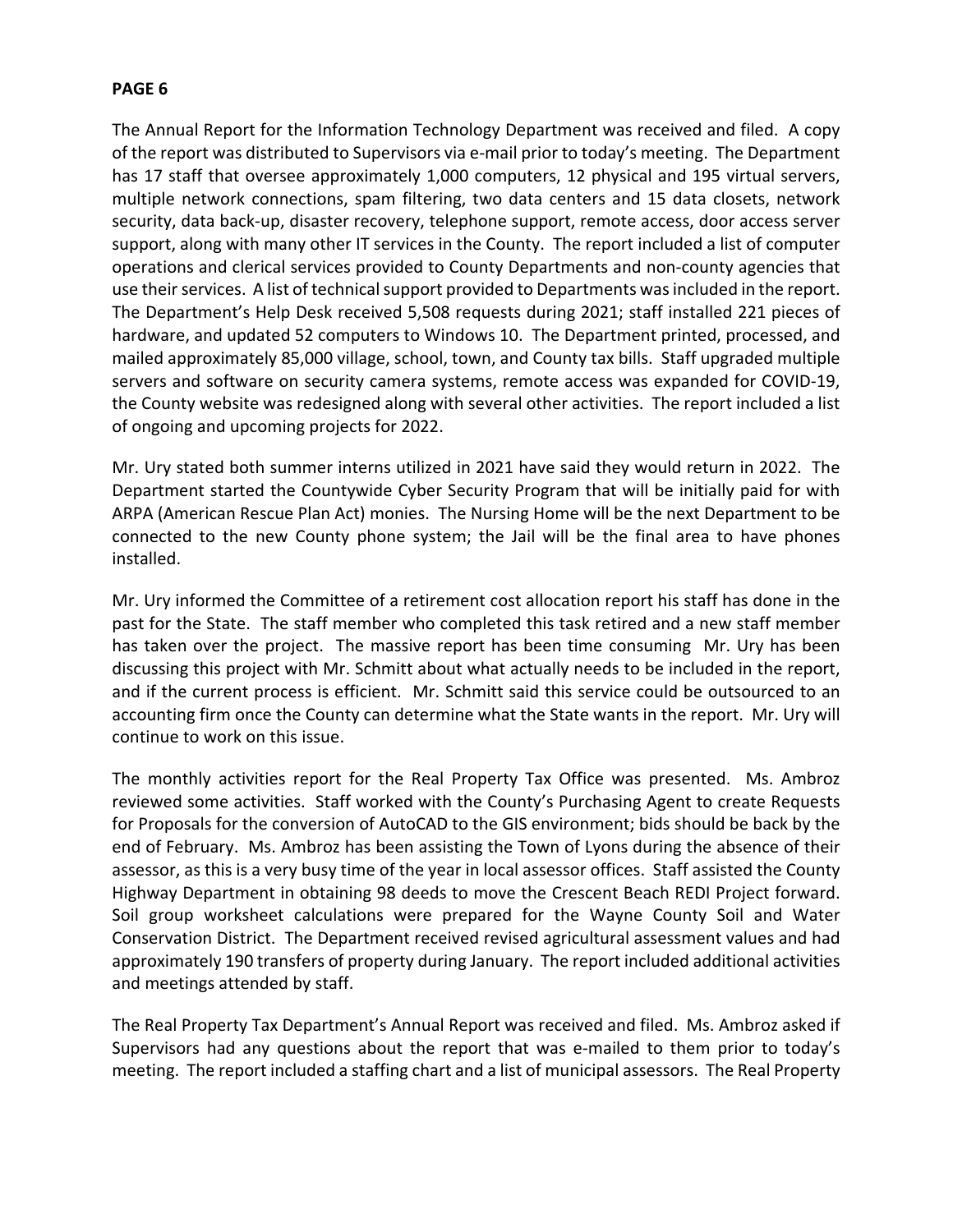Tax Department continued to provide technical support to assessors and their staff. In 2021 the Towns of Walworth, Savannah, and Ontario completed reassessment projects. The Towns of Butler, Palmyra, Williamson, Huron, Wolcott, and Macedon are currently working on reassessment projects. Thirty-one applications for administration correction of error on tax rolls were investigated by the Director during the past year. Ms. Ambroz noted Wayne County has approximately 169,428 acres of agricultural property. BAR training was provided both virtually and on site in 2021. Included with the report was a chart showing 574 property transfers, 463 property splits, and 111 property mergers listed by municipality.

The following transmittals were presented for the Real Property Tax Department:

--Authorization to approve applications for corrected tax rolls in the Towns of Arcadia, Huron, Lyons, Rose, and Sodus. Approved 5-0.

--Authorization to make a correction on the Town of Sodus tax roll. Approved 5-0.

Ms. Ambroz followed up on last month's discussion about having the printing of tax bills performed by an outside vendor. At that time she was told to hold off from notifying school districts of this potential change. She wants to let them know prior to putting together their 2022-23 budgets, as she is certain this will add cost to their budgets. Ms. Leonard stated the Sales Tax Review Committee wanted a chance to discuss the issue; however, hasn't had a meeting recently.

Mr. Schmitt reviewed his monthly report with the Committee. During January the Treasurer's Office had seven contracts started for unpaid taxes, new tax payment/search software is up and running and the State's Tax Foreclosure Moratorium expired on January 15<sup>th</sup>. The Office sent letters to all affected property owners stating the County's foreclosure process is moving forward. Supervisors were informed the State's Chief Administrative Judge added a stipulation for those property owners going through foreclosure stating a settlement conference meeting between the Judge, County and taxpayer must occurred before a Judge can issue the judgment of foreclosure. Mr. Connors stated the Judge has no authority to waive taxes, penalties or interested owed on a property; however, has the ability to adjust the timeframe of payment. The Treasurer's Office received one Homeowner Assistance Fund application. As of January 31<sup>st</sup> there are 217 parcels on the County's' 2020 tax foreclosure list. Of the 464 COVID Hardship letters sent, approximately 40 were returned to the Office.

Mr. Schmitt distributed a year-end interest schedule. More interest was earned than budgeted for the County's General Fund. Nursing Home administration have agreed to place funds in long term investments in the new year to gain better interest rates.

Mr. Schmitt presented a transmittal requesting authorization to advertise for sealed bids for the sale of a County property at 10712 Wolcott Road, Rose. The property was obtained by the County through tax foreclosure; however, not sold at the 2021 tax auction due to legal challenges. The case was dismissed and the property can now be sold. Approved 5-0.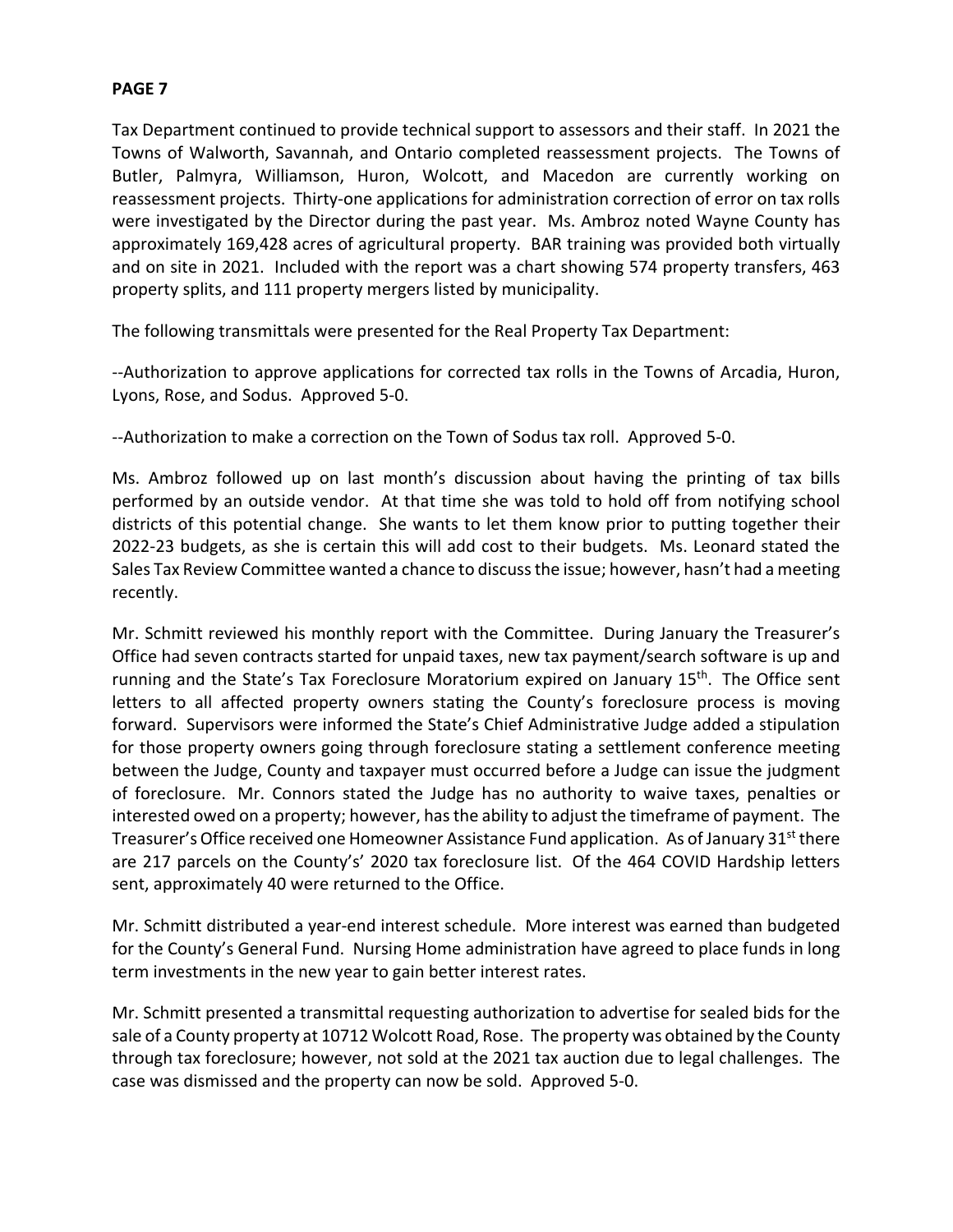Mr. Humbert updated members on Landbank activities. He noted the pride he feels for Wayne County, especially as zombie properties have been removed or renovated and placed back on the tax role. The Land Bank proactively addresses the challenge of derelict properties. Through a Brownfield study several Roll Section 8 properties in the County were determined in need of environmental clean-up; only one property now remains on that list. Mr. Humbert said he is working on the sale of the RANDO property in Macedon; DEC performed additional testing on the property and found nothing new. The Planning/Economic Development Department applied for a grant that would pay for remediation work to clean-up properties with environmental issues.

Mr. Humbert noted the lack of affordable housing in the County. In 2021 Sandhill Trailer Park in the Town of Arcadia was transferred to the County through the tax foreclosure process. The few trailers remaining in the park were in extremely poor conditions and the property in deplorable condition. A meeting took place Monday with State representatives, Town of Arcadia representatives, and County officials to discuss potential usage of the land now that it has been cleaned. Mr. Humbert stated the need to build quality communities by making investments in properties and neighborhoods to better the lives of residents. He would like to see Home Leasing, a company that was started by two Wayne County residents, come to work on developing apartments on the Sandhill property as a pilot project in Wayne County. He would also like to see the State financially buy-in to such a project.

Mr. Sams presented a transmittal requesting authorization to pay annual insurance renewal policies through Eastern Shore Associates. Eryl Christiansen from Eastern Shore was present at the meeting to review cost increases. Some premiums increased because of the increase in value of County properties. Auto rates increased, as they have throughout the industry; although the number of claims Wayne County made against this policy was lower in 2021 than in past years. Overall, the premiums increased less than 2% from the previous year to a total of \$395,980. Approved 5-0.

Mr. Christiansen noted NYMIR has many built-in trainings the County could utilize at no cost. Trainings can help with the County's experience rating.

Mr. House presented the following resolutions:

--Authorization for the Chairman of the Board to sign a contract with Victor B. Chambers, Esq. to act as assigned counsel administered for the County at a cost of \$45,000. The cost will be paid for through Indigent Legal Services grant funds. Approved 5-0.

--Authorization for the Chairman of the Board to sign an agreement with Victor B. Chambers, Esq. to act as assigned counsel administrator—appellate counsel, for a cost of \$2,000. Approved 5-0.

Mr. House stated assigned counsel services are a professional service; however, to see the County is doing due diligence, later this year Requests for Proposals for the service will be issued.